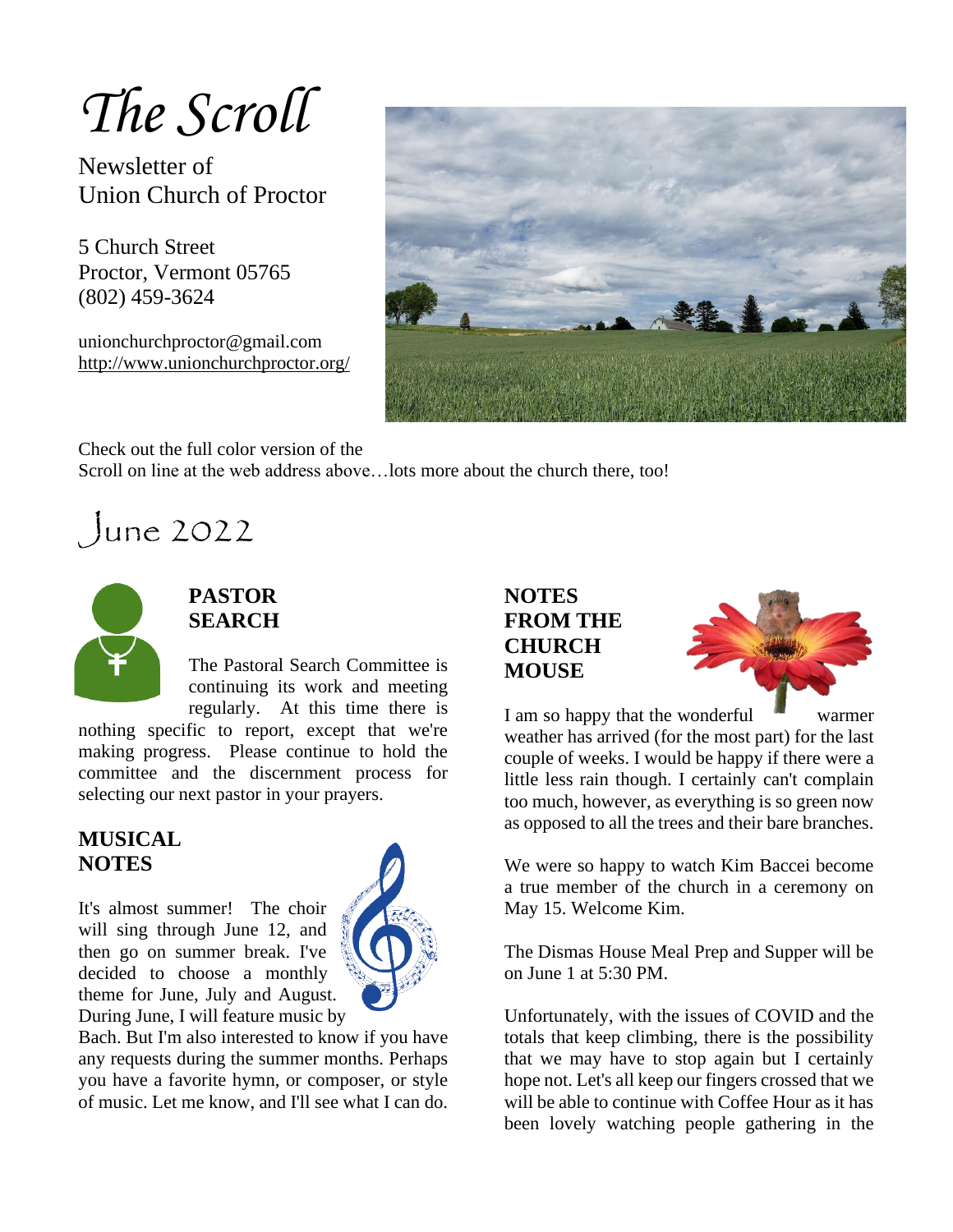Parish House for the last month and, as for me, I am able to find a crumb or two from the wonderful cooks in this church.

The Church Council will meet following the Coffee Hour on June 12, location to be determined.

Also, with great sadness, it is time to announce that the Choir will be performing for the last time on June 12, until it is time to return (usually in early September). They will be missed, but we wish them a wonderful summer vacation.

The Proctor Town-Wide Yard Sale will be held on June 25 from 9AM to 2 PM. Please sign up at the Library if you want your name and address added to the map. There is a charge of \$5.00 for this.

We are offering, at this time, our condolences and sympathies to the family and friends of another of our members, Lyndon Chapin, who passed away on May 1.

Please keep yourselves safe and healthy. May God Bless you all.

#### **WE'VE GOT MAIL!**



*Greetings Friends-I want to thank you for the Easter card from my friends* 

*at UCP. Like last year's Easter card, I will put it at the post of my bed and remember your prayers and blessings on my behalf as I as well pray to your church all year long.*

*A day does not pass where I don't think and pray for you all. The UCP family is family to me. May God continue to bless all of you and make His face to shine upon you all. Blessings in His love, Dan*

#### ᴥᴥᴥᴥᴥ ᴥᴥᴥᴥᴥ ᴥᴥᴥᴥᴥ ᴥᴥᴥᴥᴥ

*Hello-Thank you for all the work you do. Ariana Keyser Malutich*

000000000



*June Greeters* 

- 5 Phyllis Sawtell
- 12 Meryl Lisananti
- 19 Sue Osgood & Carol Trudelle
- 26 Carol Curtis



June

Birthdays

- 
- 

 Mary Rachel Keyser 21 Desiree Moody Ian Pilcher 23 Liana Hall

- 5 Paul Sutherland 25 Paul Corliss
- 7 Eileen Guyette 28 Glenn Giles
- 
- 12 Christie Coughenour Elliot St. Peter
- 2 Jean Baccei 16 Kay Bergquist
	- Asa Metcalfe 18 Aaron Curtis
- 4 Kim Baccei ☺ 20 Chet Brown
	-
	-
	-
	-
- 9 Ann Ruelke 29 Betty Schneider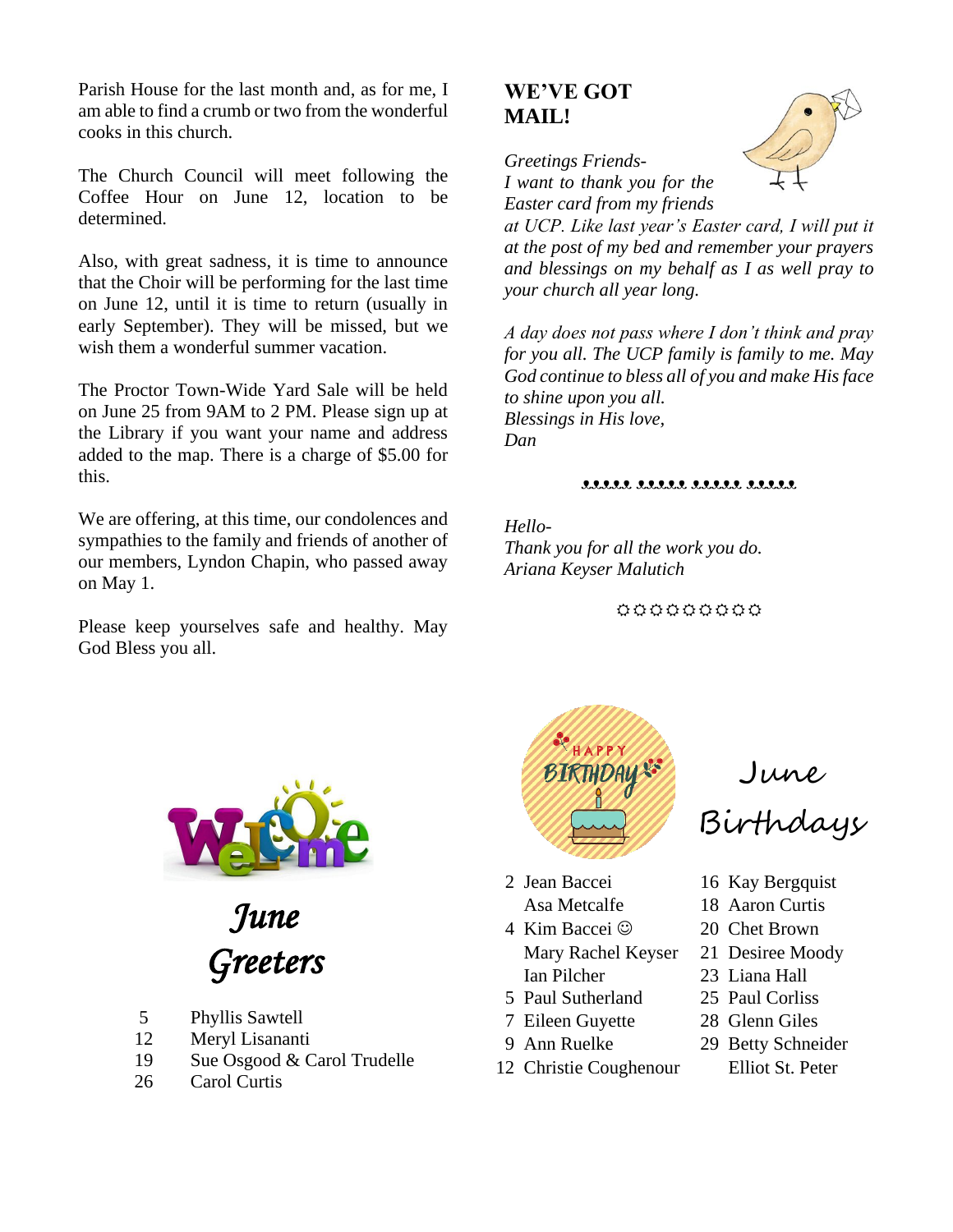

# June

- 1 Dinner Prep. And Meal Sharing at the Rutland Dismas House, 5:30 p.m. drop off
- 5 Choir Rehearsal, 8:30 a.m. Morning Worship, Julie Demaree, M.Div., 10:00 a.m., Sanctuary & Zoom Coffee & Fellowship, 11:00 a.m.
- 6 Student Piano Recital, 6:00 p.m., Sanctuary
- 12 Choir Rehearsal, 8:30 a.m., Sanctuary Choir's last Sunday before summer break ♫♪ Morning Worship, Julie Demaree, M.Div., 10:00 a.m., Sanctuary & Zoom Coffee & Fellowship, 11:00 a.m. Church Council Meeting following coffee hour
- 19 Morning Worship, George Valley M.Div., 10:00 a.m., Sanctuary & Zoom Coffee & Fellowship, 11:00 a.m.
- 20 Articles & info due for July AND August Scroll
- 25 Proctor Town-wide Yard Sale
- 26 Morning Worship, George Valley M.Div., 10:00 a.m., Sanctuary & Zoom Coffee & Fellowship, 11:00 a.m.

### June Liturgists



- 5 Janet Yager 12 Glenn Giles
- 
- 19 Lynn Pilcher<br>26 Jean Noren
- Jean Noren